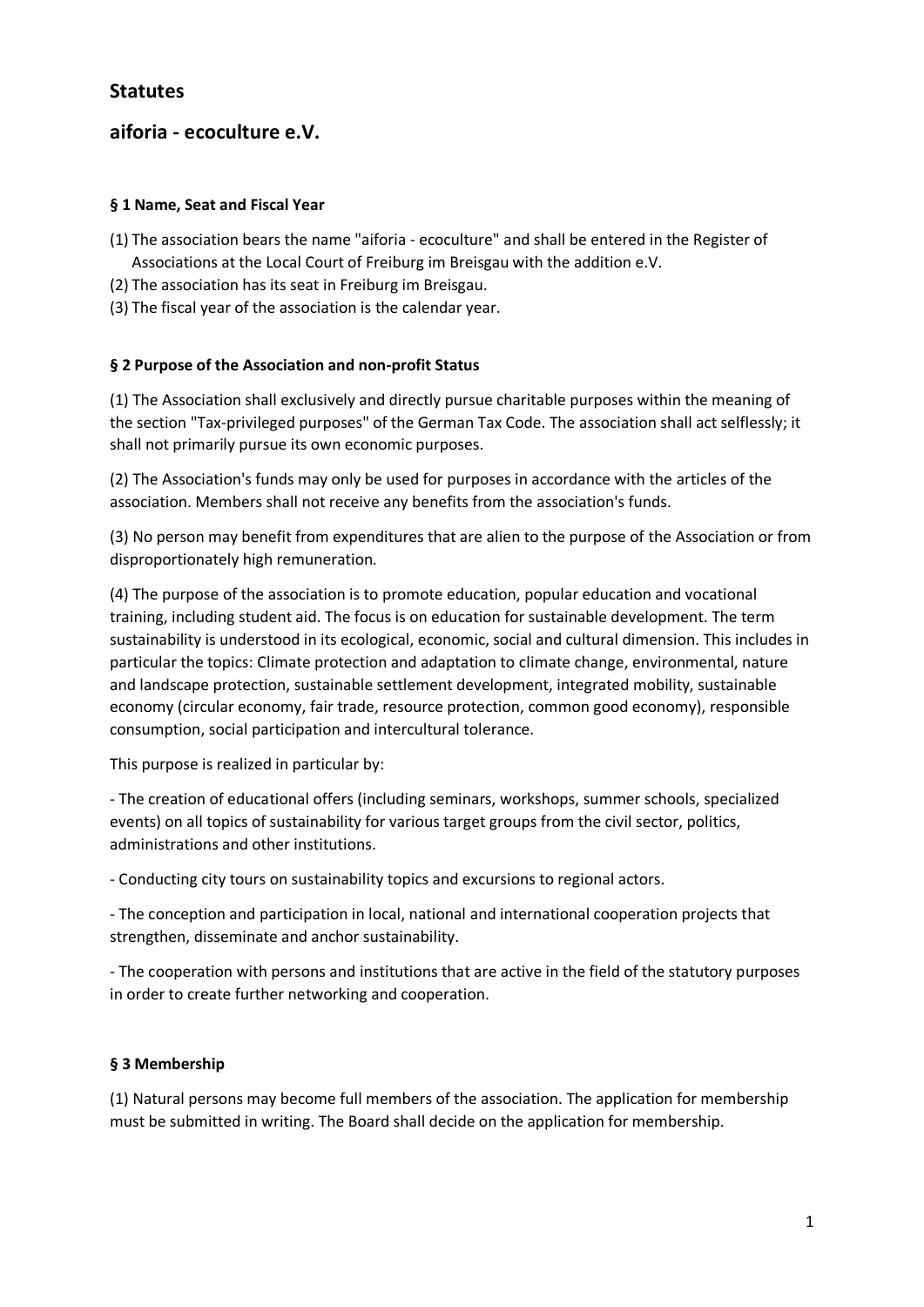(2) Supporting members can be any natural or legal person who wishes to support the goals of the association through donations or in any other way. The application for membership must be submitted in writing. The Board shall decide on the application for membership.

(3) The association shall charge an annual membership fee. The amount and due date shall be decided by the general assembly.

(4) Full members undertake to pay the membership fee and sustaining members undertake to pay the agreed sustaining fee under the conditions determined by the general assembly.

(5) Supporting members have no voting rights in the general assembly.

(6) The membership ends by resignation from the association, death or exclusion:

(a) The declaration of resignation must be sent in writing to the Board. The resignation is possible at any time.

(b) The general assembly decides on the exclusion. Upon decision of the Board, membership shall be suspended until the general assembly decides on the exclusion with a majority of 2/3 of the full members present. The member concerned must be given the opportunity to make a statement.

#### **§ 4 Bodies of the Association**

The bodies of the association are the general assembly and the board.

#### **§ 5 Board**

(1) Every full member can be a member of the board of the association. The board consists of three members with equal rights. The board members are jointly authorized to represent the association.

(2) The board is elected by the general assembly for a period of three years. Board members remain in their position until a new board is appointed. Re-election is acceptable. In case of termination of membership of a board member in the association, the position as a board member also ends.

(3) The board represents the association externally (in the sense of § 26 BGB judicially and extrajudicially).

(4) The board is in particular obliged to present the business plan for the coming financial year, as well as the statement of accounts and the annual financial statement to the general assembly on an annual basis.

(5) The position of the board members shall in principle be held on an honorary basis. In deviation from this, the general assembly may decide that the board shall be paid an appropriate remuneration for its activities in the amount of the honorary flat rate within the meaning of No. 26a of the German Income Tax Act (EStG).

#### **§ 6 General Assembly of Members**

Quorum, decisions and affairs of the general meeting:

(1) In the general assembly, each full member has one vote. The general assembly has a quorum if it has been convened in due time. Decisions shall be made by a simple majority vote of the ordinary